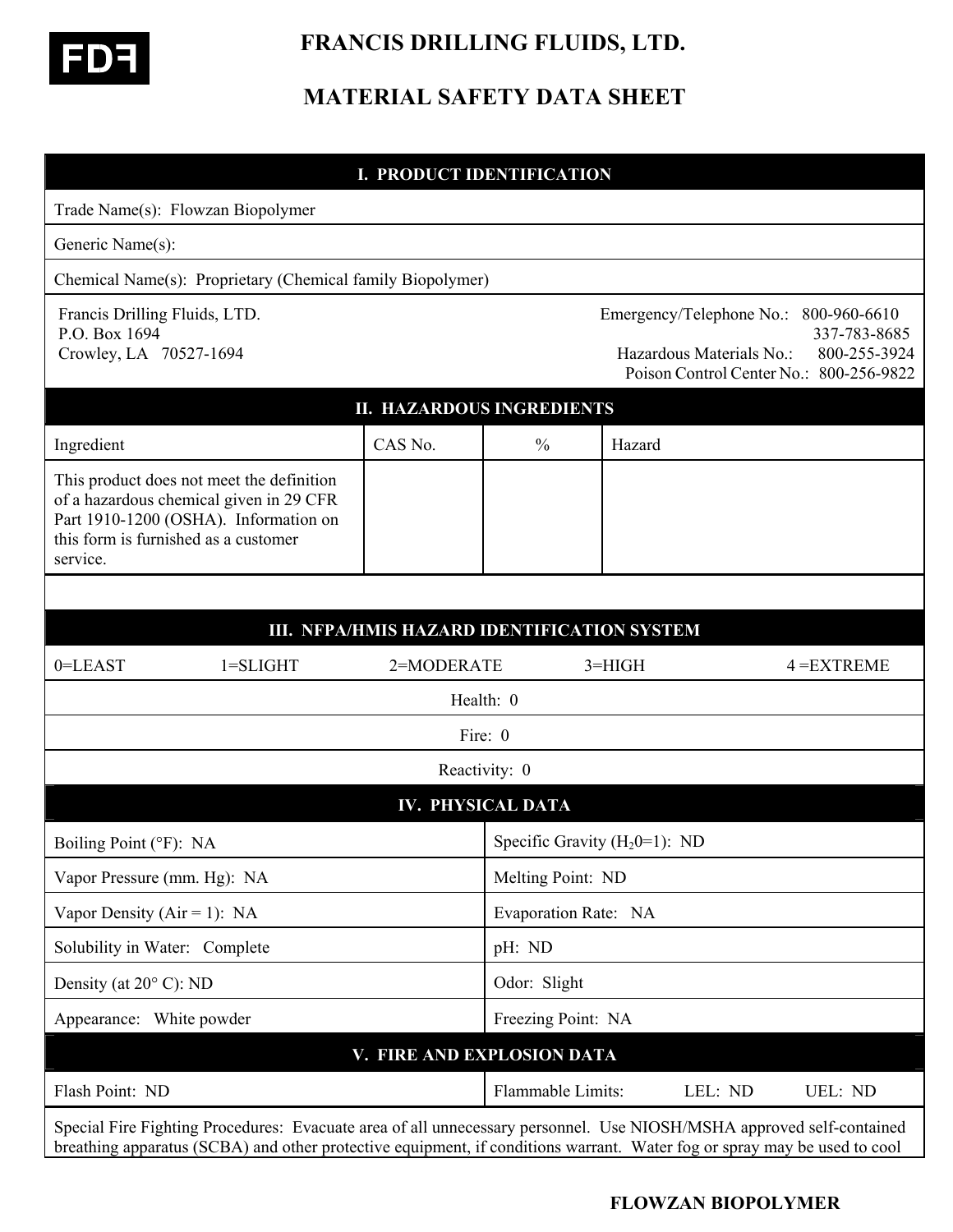exposed containers and equipment.

Unusual Fire and Explosion Hazards: Carbon oxides and various hydrocarbons formed when burned. If in a finely divided and suspended state, treat as a flammable dust.

Extinguishing Media: Dry chemical, foam or carbon dioxide, water spray or fog.

**VI. REACTIVITY**

Stability: Stable

Hazardous Polymerization: Will Not Occur

Incompatibility: ND

Hazardous Decomposition: ND

## **VII. HEALTH HAZARD INFORMATION**

Routes of Exposure and Effects:

Skin: May produce slight irritation with prolonged contact with moistened product.

Eyes: Dust may produce mechanical irritation.

Inhalation: Non-irritating to mucous membranes, however, breathing high concentrations of the dust may cause mechanical irritation of the nose, throat, and upper respiratory tract.

Ingestion: Passes through relatively inert. May cause some gastrointestinal upset.

Permissible Exposure Limits: (for air contaminants)

OSHA PEL (8hr. TWA): Respirable - 5 mg/m3; Total dust - 15 mg/m3

ACGIH TLV: Respirable - ND; Total dust - 10 mg/m3

Carcinogenicity:

| Listed By NTP:<br>ND | Listed By: IARC: ND | Listed By OSHA: ND              |
|----------------------|---------------------|---------------------------------|
| Acute Oral LD50:     | Acute Dermal LD50:  | <b>Aquatic Toxicology LC50:</b> |

Emergency and First Aid Procedures:

Skin: Wash skin with soap and water. If irritation or adverse symptoms develop, seek medical attention.

Eyes: Flush eyes with running water. If irritation or adverse symptoms develop, seek medical attention.

Ingestion: If illness or adverse symptoms develop, seek medical attention.

Inhalation: Remove from exposure. If illness or adverse symptoms develop, seek medical attention.

Additional Health Hazard Information: Subchronic and Chronic Effects of Overexposure - No adverse effects have been noted in chronic feeding studies using laboratory animals and humans. Sarcomas were exhibited at injection sites of animals receiving repeated massive subcutaneous injections of aqueous solutions of the material. The effects may have been the result of trauma.

Long term exposure to high dust concentrations may cause non-debilitating lung changes.

## **VIII. HANDLING AND USE PRECAUTIONS**

Steps to be Taken if Material is Released or Spilled: Evacuate area if all unnecessary personnel. Wear protective equipment and or garments if exposure conditions warrant. Contain spill and control dusts. Keep out of water sources and

**FLOWZAN BIOPOLYMER**